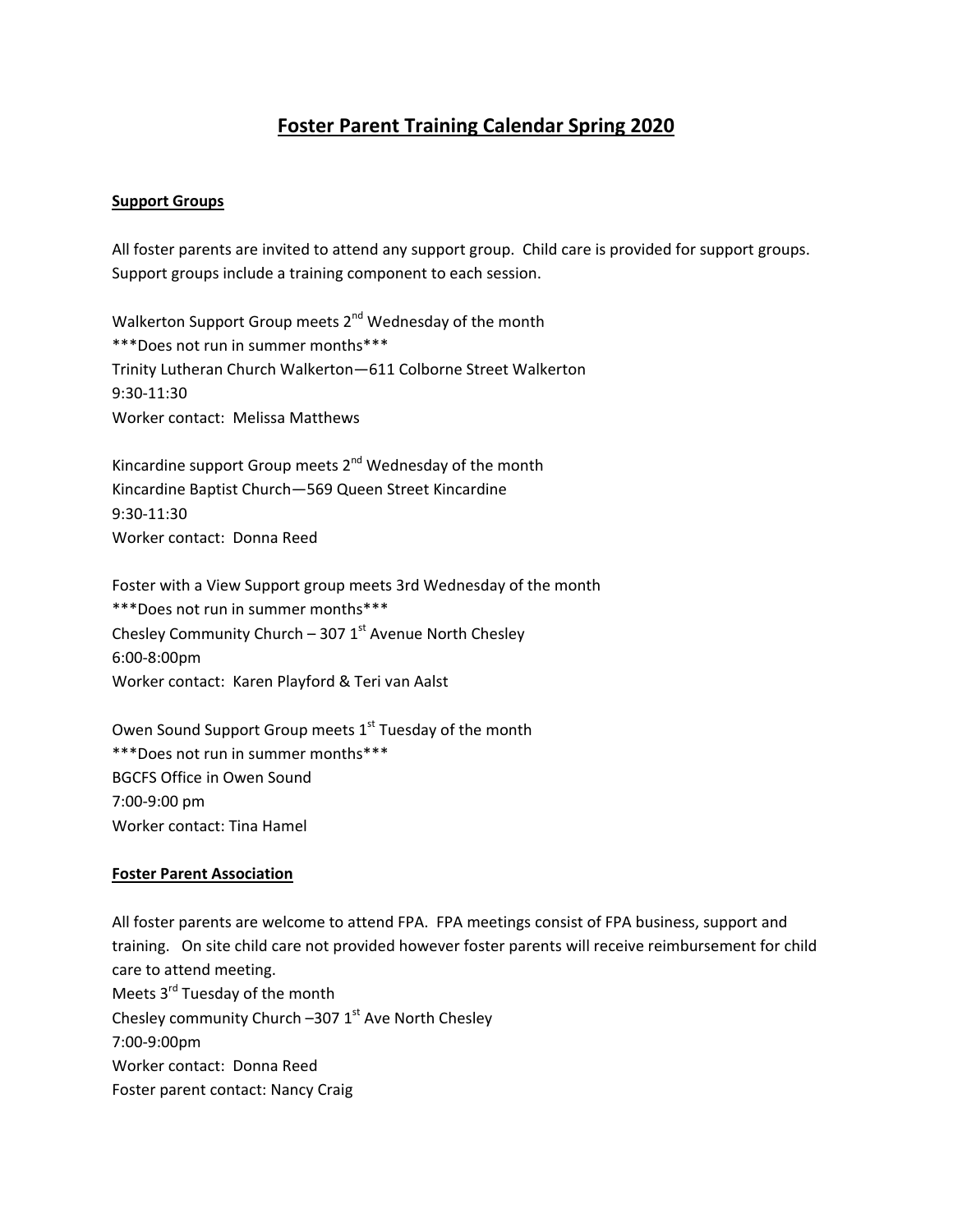## **FPA/CAS Meetings**

Any foster parent is welcome to attend FPA/CAS meetings. It is an opportunity for foster parent association and the agency to share information and keep informed of updates. Monthly meetings alternate between Owen Sound and Walkerton locations. \*\*\*FPA/CAS does not meet in summer months\*\*\* 10:30‐noon February 16‐ Owen Sound March 25‐ Walkerton April 15‐ Owen Sound May 20‐ Walkerton June 17‐ Owen Sound

### **Training Committee**

Any foster parent is welcome to attend the training committee meetings at any point in time. Training committee works collaboratively and shares ideas to secure training opportunities for foster parents, aiming to put out fall and spring training calendars each year. Meetings occur every other month directly following FPA/CAS meeting. \*\*\*Training committee does not meet in summer months\*\*\* 12‐1:00 March 25‐ Walkerton May 20‐ Walkerton

### **Retention and Recruitment**

Any foster parent is welcome to attend retention and recruitment committee meetings to share ideas and come up with strategies to recruit new foster parents and keep the ones we have! Meetings occur every other month directly following FPA/CAS meetings. \*\*\*Retention and Recruitment does not meet in the summer months\*\*\* 12‐2pm February 19‐ Owen Sound April 15‐ Owen Sound June 17‐ Owen Sound

### **Evening of Dialogue**

April 30, 2020 6:30pm Owen Sound office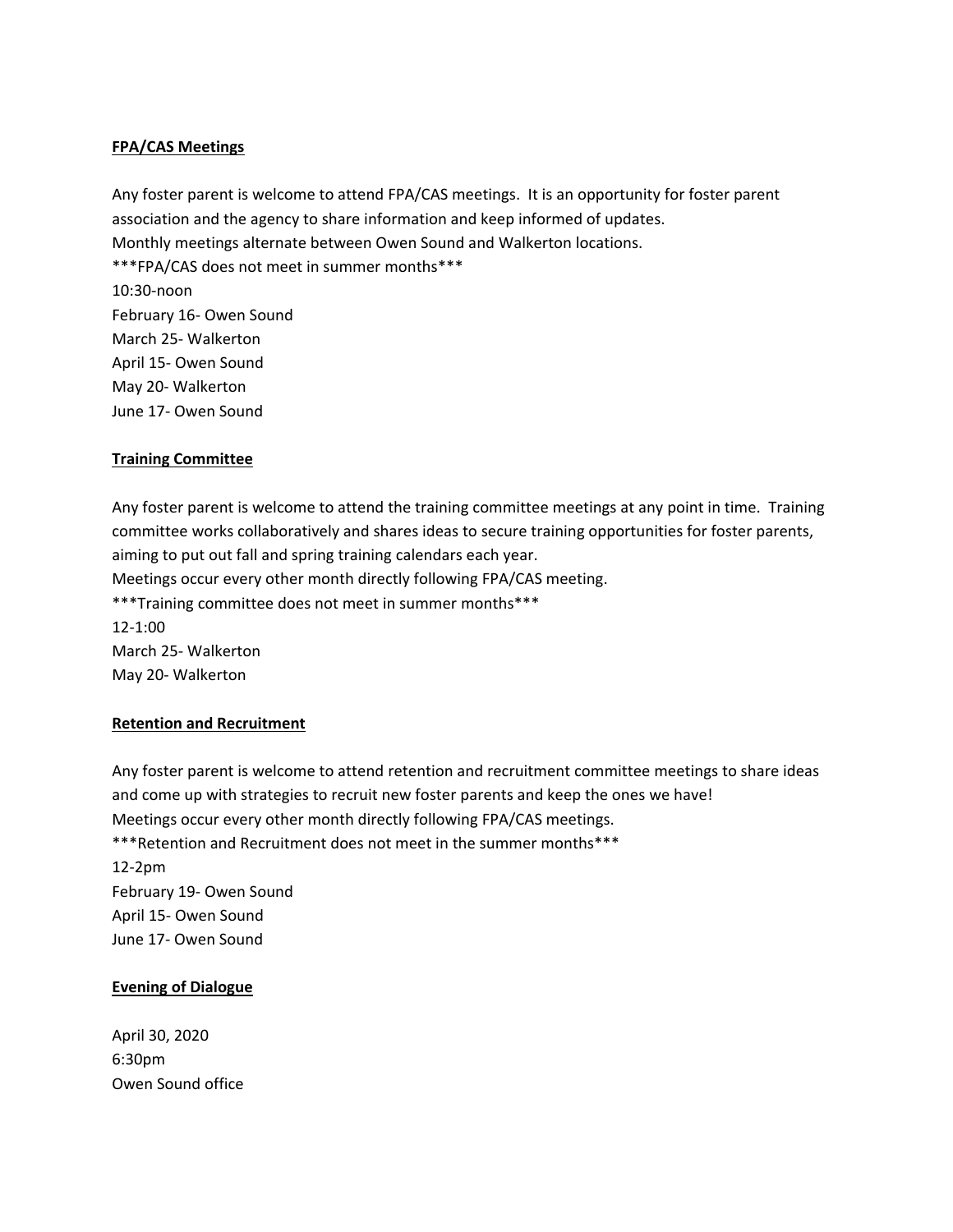## **Training Information**

On site child care is not provided for training. Foster parents will be reimbursed for child care to attend training. Mileage to attend training will be reimbursed. Please call the foster parent RSVP training line at extension 4299 or email AdminSupport.FBC@bgcfs.ca to sign up for any of the trainings offered. Foster parents will receive incentive to attend training as follows: Full day‐ \$100 Half day‐ \$50 1‐2 ½ hours‐ \$20 First aid completion ‐ \$100 CPI completion‐ \$200 CPI recertification‐ \$100 Support group attendance0 \$20 Evening of dialogue‐ \$20

**Car Seat Training in Walkerton**

Date and time TBA.

### **Car Seat Training/Installation‐ Individual**

Foster parent Darlene Longmire is a certified car seat installer. She is available for one on one consult and installation. You are able to reach her directly to arrange. 519‐385‐2249.

### **February 24, 2020 – Sign Language**

Foster parent Darlene Longmire will provide a fun and interactive introduction and overview of sign language, specifically words such as more, please, all done, mommy, daddy, baby, sister, brother, colours, basic foods, animals, feelings & alphabet. 6:30‐8:30‐pm

Walkerton office

## **February 26, 2020‐ Public Health Substance Presentation**

"Staff from the Grey Bruce Health Unit will provide an update on a number of substance related issues locally while highlighting strategies to promote harm reduction. Focus will include the latest data, research and information on opioids, cannabis and vaping. An overview on the proper use of naloxone will also be provided. Following the presentation there will be ample opportunity for parents to ask questions and join in the discussion." 9:30‐11:30 am Owen Sound office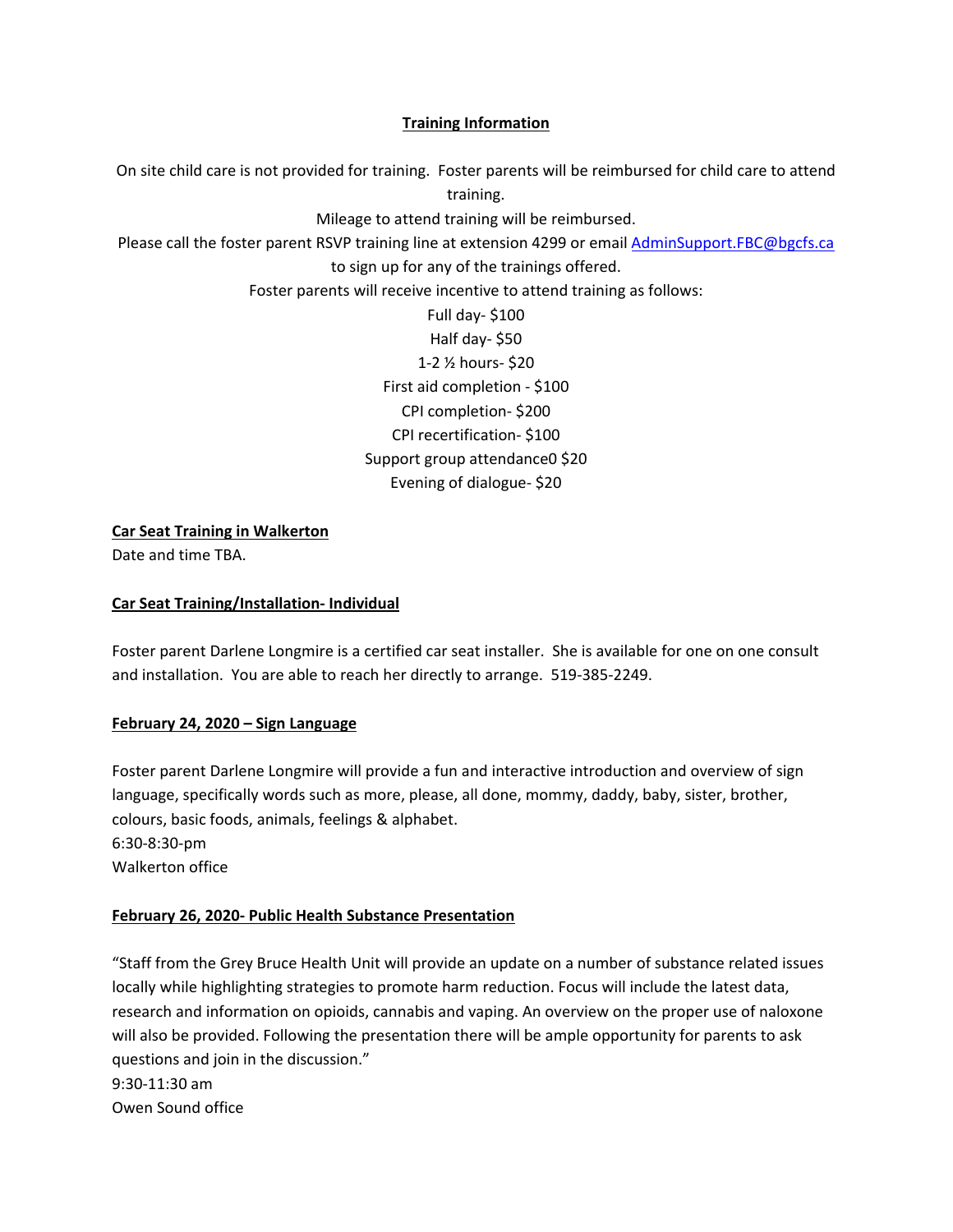## **May 7, 2020‐ All Day Training**

Chesley Community Church 307 Ist Ave Chesley 9:00 am‐ registration 9:30‐3:30‐ presentations Keystone will be facilitating training regarding the following topics: Emotional Dysregulation and how to Manage Behavior Problems in Teens Mindfulness for Children and Teens Emotion Focused Parenting and Validation Skills \*\*lunch is provided for this training

## **CPI Recertification (1 day)**

March 26, 2020‐ Owen Sound

October 22, 2020‐ Owen Sound

Training will run from 9:30 am – 3:30 pm each day. Registration will be open to Staff, Foster Parents and Volunteers alike, to attend any of the above sessions. This will create a diverse group with varied experiences and therefore promote greater learning opportunities.

Foster Parents are welcome to email training&reservations@bgcfs.ca directly or speak to their worker and have their worker register with Training and Reservations.

\*\* lunch is not provided for this training. Please bring own lunch and snacks. Coffee and tea will be available.

CPI is a mandatory foster parent training. If you are unsure whether you need 1 day recertification or 2 day full certification, please check with your worker.

### **CPI full certification (2 day)**

June 11 & 12, 2020‐ Owen Sound

October 29 & 30, 2020‐ Owen Sound

Training will run from 9:30 am – 3:30 pm each day. Registration will be open to Staff, Foster Parents and Volunteers alike, to attend any of the above sessions. This will create a diverse group with varied experiences and therefore promote greater learning opportunities.

Foster Parents are welcome to email training&reservations@bgcfs.ca directly or speak to their worker and have their worker register with Training and Reservations.

\*\* lunch is not provided for this training. Please bring own lunch and snacks. Coffee and tea will be available.

CPI is a mandatory foster parent training. If you are unsure whether you need 1 day recertification or 2 day full certification, please check with your worker.